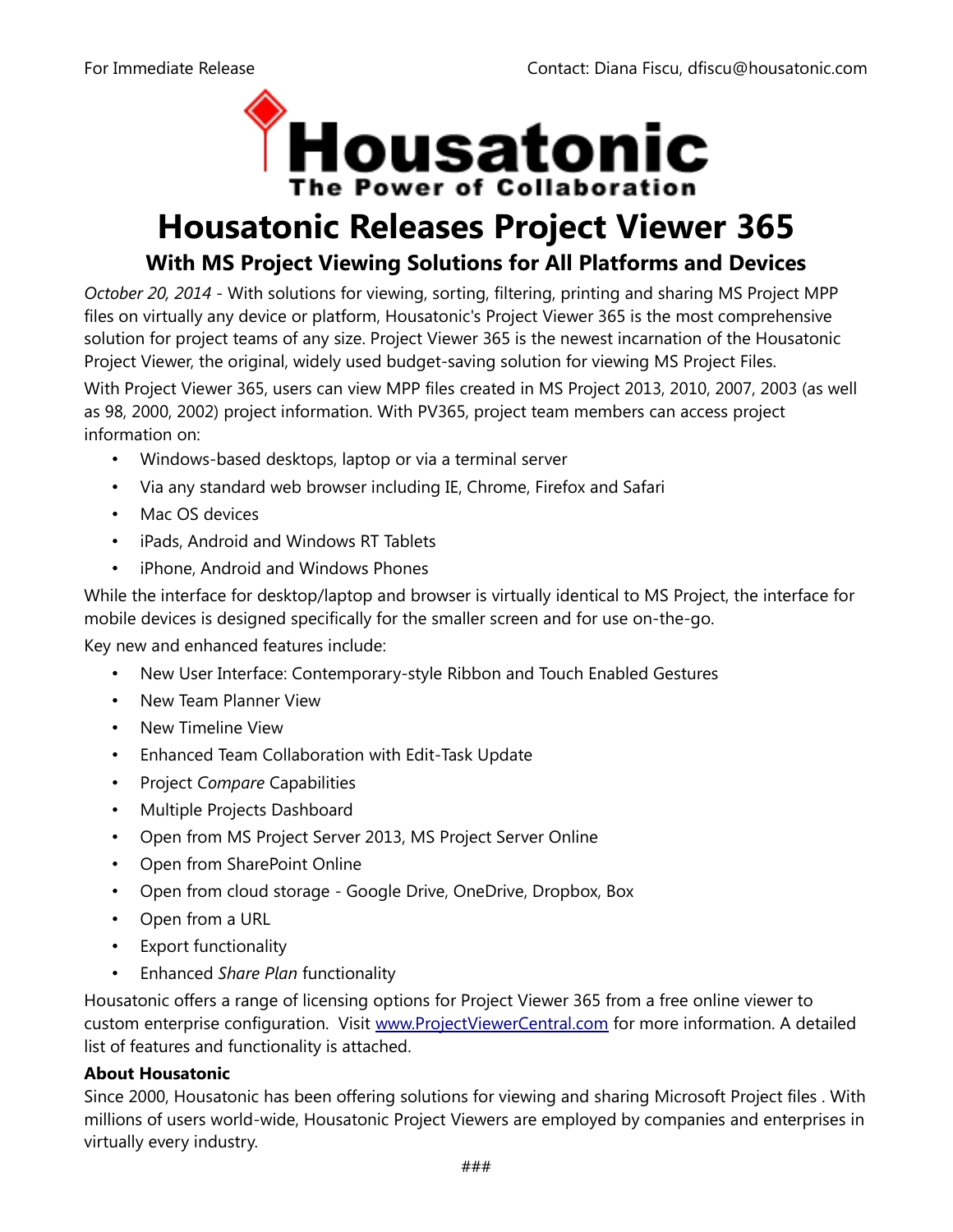# **What is new in Project Viewer 365?**

*October 20, 2014*

### **New User Interface: Contemporary-style Ribbon and Touch Enabled Gestures**

Project Viewer 365 comes with a new modern office ribbon and a touch enabled interface that support various gestures such as: Double Tap to view Task Info, Resource info and other detailed information; Enable magnifying glass by holding your finger on Gantt chart bars or other screen areas for zoom capabilities; Pinch and stretch to enlarge time scale or other windows on a touch screen. Also the new user interface has a contemporary ribbon-style design, with menus that group together options of related functionality. In addition, the new File backstage menu serves as a central entry point for the application as it gathers the most frequently used functionalities in easily located location.

#### **New Team Planner View**

Project Viewer 365 enables you to view the current team work assignments. The Team Planner View offers a clear reporting/view of what team members are working on at the moment.

#### **New Timeline View**

Timeline provides an easy way to look at the various tasks that are a part of a project. The Timeline view presents a high-level overview of the date range of the project plan. All project assignments and tasks can be presented in one or several horizontal lines depending on the combination of the selected tasks. Tasks and milestones can be marked on the timeline to highlight their importance or to mark the critical deliverables in the project plan.

### **Team Collaboration: Edit-Task Update**

By enabling Edit Task Update, you can empower team members to perform simple task updates such as changing % Complete, adding Task Notes or editing Task Names. The Project plan mpp file must be "Edit Ready" (editable) in order to perform Task Updates in the Project Viewer. Learn about Team Collaboration at [www.projectviewercentral.com/projectviewer/collaboration.html](http://www.projectviewercentral.com/projectviewer/collaboration.html)

### **Project Compare**

Analyze differences between the current project plan mpp version and an earlier or later mpp version of the same project in a detailed report with the new Project Compare feature.

### **Multiple Projects Dashboard**

Dashboard aggregates multiple mpp project files (either located on the user machine or online) in a virtual master project to help the user gain a higher-level perspective of the entire projects portfolio. With the Project Dashboard, projects are brought together to facilitate analysis and management of multiple project plans (ppm portfolio).

### **Open from MS Project Server 2013**

Project Viewer 365 is able to connect to a Microsoft Project Central Database 2013 to retrieve the list of projects and open the selected one.